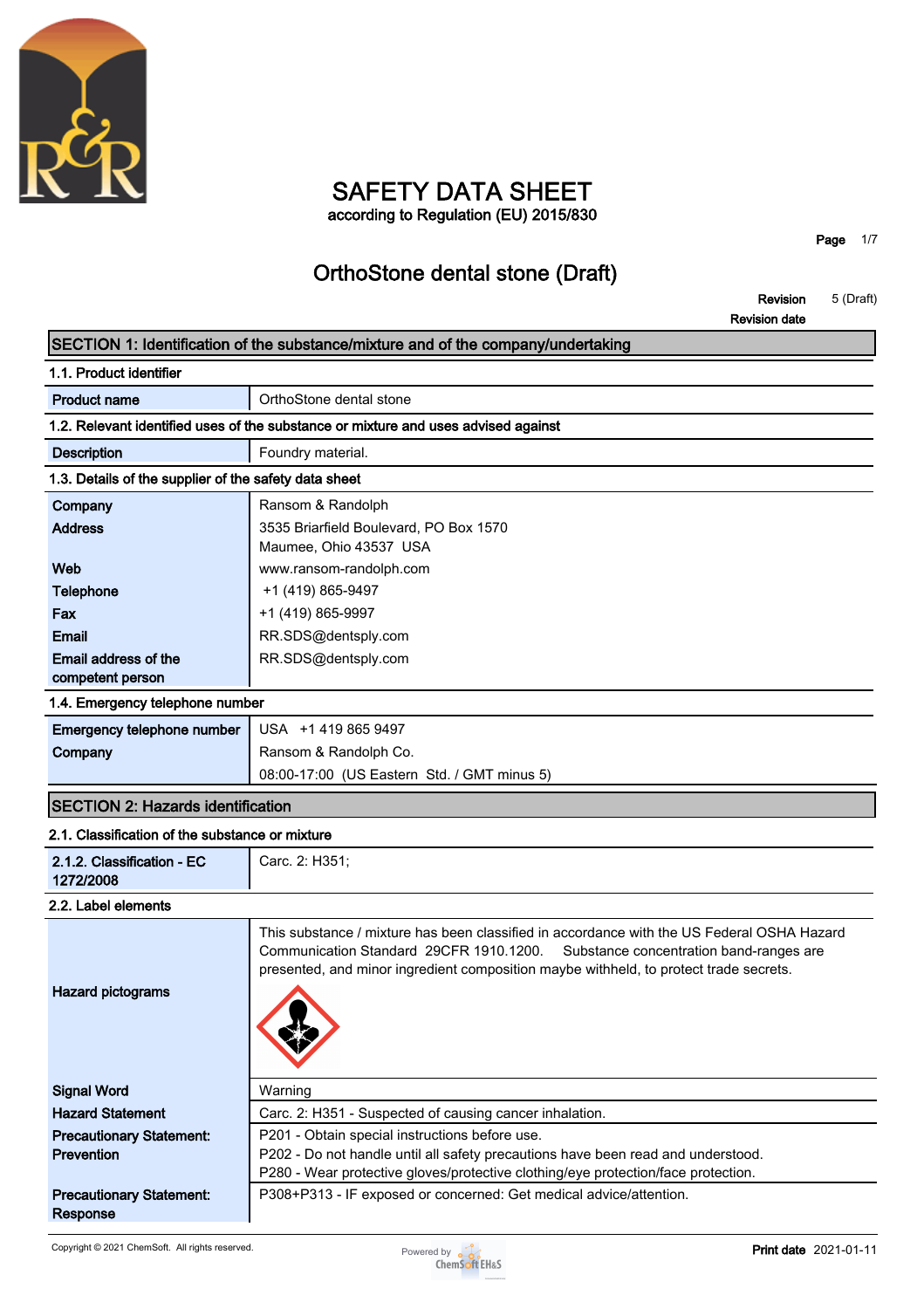**Revision 5 (Draft)**

|                                                                                  |           |                                       |        |                                                                                       |                       | <b>Revision date</b> |  |
|----------------------------------------------------------------------------------|-----------|---------------------------------------|--------|---------------------------------------------------------------------------------------|-----------------------|----------------------|--|
| 2.2. Label elements                                                              |           |                                       |        |                                                                                       |                       |                      |  |
| <b>Precautionary Statement:</b><br><b>Storage</b>                                |           | P405 - Store locked up.               |        |                                                                                       |                       |                      |  |
| <b>Precautionary Statement:</b><br><b>Disposal</b>                               |           |                                       |        | P501 - Dispose of contents/container to local and national regulations                |                       |                      |  |
| 2.3. Other hazards                                                               |           |                                       |        |                                                                                       |                       |                      |  |
| <b>Other hazards</b>                                                             |           | Product contains crystalline silica.  |        |                                                                                       |                       |                      |  |
| <b>Further information</b>                                                       |           |                                       |        |                                                                                       |                       |                      |  |
|                                                                                  |           |                                       |        | Not applicable. PBT and vPvB assessment.                                              |                       |                      |  |
| SECTION 3: Composition/information on ingredients                                |           |                                       |        |                                                                                       |                       |                      |  |
|                                                                                  |           |                                       |        |                                                                                       |                       |                      |  |
| 3.2. Mixtures                                                                    |           |                                       |        |                                                                                       |                       |                      |  |
| EC 1272/2008<br><b>Chemical Name</b>                                             | Index No. | CAS No.                               | EC No. | <b>REACH Registration</b><br><b>Number</b>                                            | Conc.<br>$($ %w/w $)$ | Classification       |  |
| Calcium sulfate (Plaster of Paris)<br>Titanium dioxide USA (Titanium<br>dioxide) |           | 26499-65-0<br>13463-67-7              |        |                                                                                       |                       | Carc. 2: H351;       |  |
| <b>Further information</b>                                                       |           |                                       |        |                                                                                       |                       |                      |  |
|                                                                                  |           |                                       |        | Full text for all Risk Phrases mentioned in this section are displayed in Section 16. |                       |                      |  |
| <b>SECTION 4: First aid measures</b>                                             |           |                                       |        |                                                                                       |                       |                      |  |
| 4.1. Description of first aid measures                                           |           |                                       |        |                                                                                       |                       |                      |  |
| Inhalation                                                                       |           | Move the exposed person to fresh air. |        |                                                                                       |                       |                      |  |
| Eye contact                                                                      |           |                                       |        | Rinse immediately with plenty of water for 15 minutes holding the eyelids open.       |                       |                      |  |

### **4.2. Most important symptoms and effects, both acute and delayed**

**Ingestion Drink 1 to 2 glasses of water. DO NOT INDUCE VOMITING.** 

| <b>Inhalation</b>   | May cause irritation to respiratory system.                                     |
|---------------------|---------------------------------------------------------------------------------|
| Eye contact         | May cause irritation to eyes.                                                   |
| <b>Skin contact</b> | May cause irritation to skin.                                                   |
| Ingestion           | May cause irritation to mucous membranes.                                       |
|                     | 4.3. Indication of any immediate medical attention and special treatment needed |
| Inhalation          | Seek medical attention if irritation or symptoms persist.                       |
| Eye contact         | Seek medical attention if irritation or symptoms persist.                       |
| <b>Skin contact</b> | Seek medical attention if irritation or symptoms persist.                       |
| Ingestion           | Seek medical attention if irritation or symptoms persist.                       |

#### **SECTION 5: Firefighting measures**

#### **5.1. Extinguishing media**

|                                                            | Use extinguishing media appropriate to the surrounding fire conditions. |
|------------------------------------------------------------|-------------------------------------------------------------------------|
| 5.2. Special hazards arising from the substance or mixture |                                                                         |
|                                                            | Burning produces irritating, toxic and obnoxious fumes.                 |

#### **5.3. Advice for firefighters**

**Self-contained breathing apparatus. Wear suitable protective clothing.**

#### **SECTION 6: Accidental release measures**

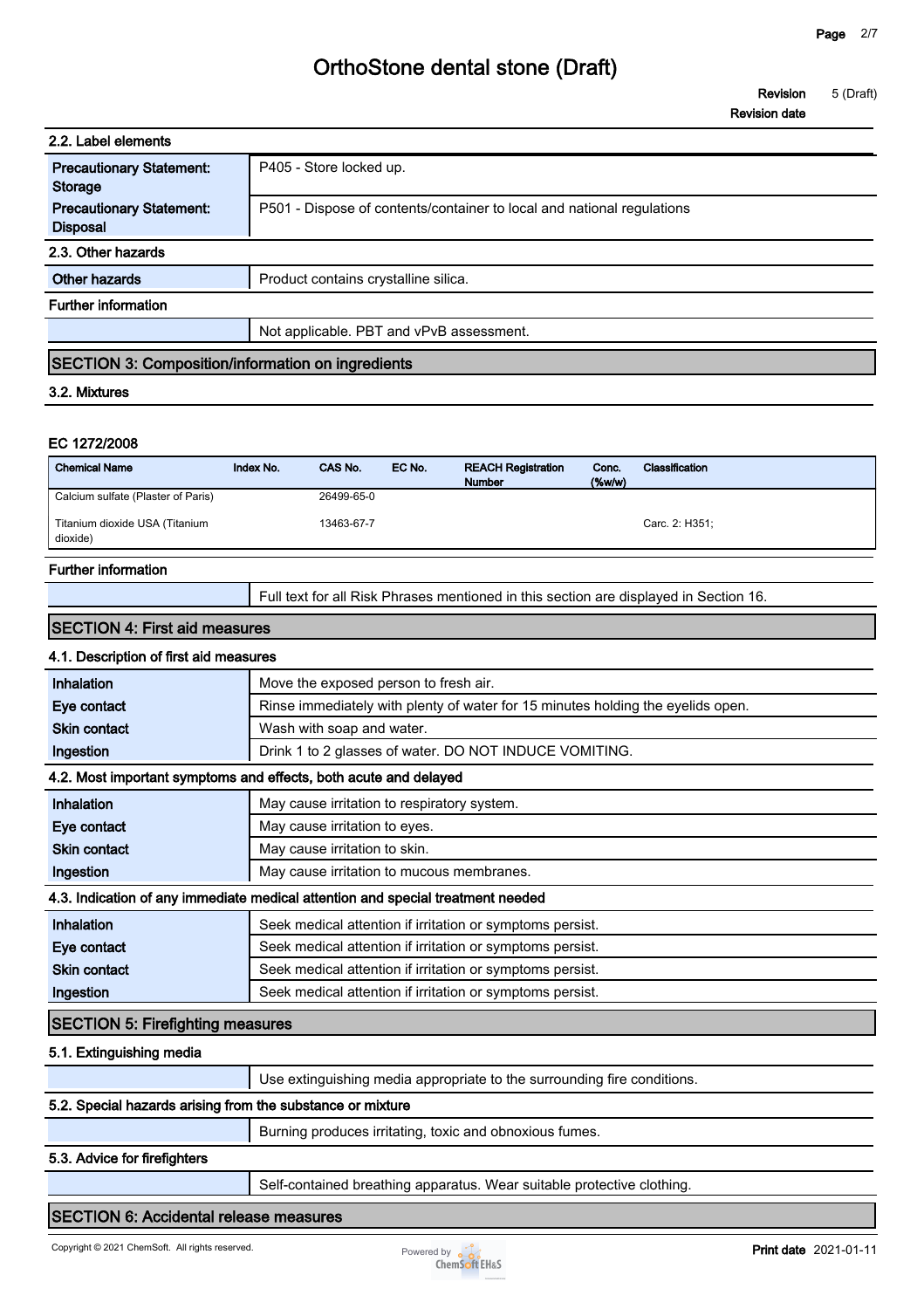**Revision 5 (Draft)**

**Revision date**

#### **6.1. Personal precautions, protective equipment and emergency procedures**

|                                                                   | o. i. Personal precaduons, protective equipment and emergency procedures                                                                          |
|-------------------------------------------------------------------|---------------------------------------------------------------------------------------------------------------------------------------------------|
|                                                                   | Avoid raising dust. Wear suitable respiratory equipment when necessary.                                                                           |
| 6.2. Environmental precautions                                    |                                                                                                                                                   |
|                                                                   | No environmental requirements.                                                                                                                    |
| 6.3. Methods and material for containment and cleaning up         |                                                                                                                                                   |
|                                                                   | Avoid raising dust. Clean the area using a vacuum cleaner. Transfer to suitable, labelled<br>containers for disposal.                             |
| 6.4. Reference to other sections                                  |                                                                                                                                                   |
|                                                                   | See section [2, 8 & 13] for further information.                                                                                                  |
| <b>SECTION 7: Handling and storage</b>                            |                                                                                                                                                   |
| 7.1. Precautions for safe handling                                |                                                                                                                                                   |
|                                                                   | Avoid raising dust. Ensure adequate ventilation of the working area. In case of insufficient<br>ventilation, wear suitable respiratory equipment. |
|                                                                   | Do not eat, drink or smoke in areas where this product is used or stored. Wash hands after<br>handling the product.                               |
| 7.2. Conditions for safe storage, including any incompatibilities |                                                                                                                                                   |
|                                                                   | Keep containers tightly closed.                                                                                                                   |
| 7.3. Specific end use(s)                                          |                                                                                                                                                   |
|                                                                   | Foundry material.                                                                                                                                 |
| <b>SECTION 8: Exposure controls/personal protection</b>           |                                                                                                                                                   |

#### **8.1. Control parameters**

| exposure limits - calcium sulfate - 10 mg/m3 TWA ACGIH TLV (inhalable fraction); 5 mg/m3 8 hr<br>-TWA PEL (respirable fraction).                                                       |
|----------------------------------------------------------------------------------------------------------------------------------------------------------------------------------------|
| all respirable crystalline silica - sum of all types - quartz + cristobalite TWA PEL OSHA (respirable<br>fraction) 0.050 mg/m3<br>Action Level OSHA (respirable fraction) 0.025 mg/m3. |

#### **8.1.1. Exposure Limit Values**

| Calcium sulfate (Plaster of Paris)         | WEL 8-hr limit ppm: -                              | WEL 8-hr limit mg/m3: -                            |
|--------------------------------------------|----------------------------------------------------|----------------------------------------------------|
|                                            | WEL 15 min limit ppm: -                            | WEL 15 min limit mg/m3: -                          |
|                                            | WEL 8-hr limit mg/m3 total 10<br>inhalable dust:   | WEL 15 min limit mg/m3 total -<br>inhalable dust:  |
|                                            | WEL 8-hr limit mg/m3 total $4$<br>respirable dust: | WEL 15 min limit mg/m3 total -<br>respirable dust: |
| Titanium dioxide USA (Titanium<br>dioxide) | WEL 8-hr limit ppm: -                              | WEL 8-hr limit mg/m3: -                            |
|                                            | WEL 15 min limit ppm: -                            | WEL 15 min limit mg/m3: -                          |
|                                            | WEL 8-hr limit mg/m3 total 10<br>inhalable dust:   | WEL 15 min limit mg/m3 total -<br>inhalable dust:  |
|                                            | WEL 8-hr limit mg/m3 total 4<br>respirable dust:   | WEL 15 min limit mg/m3 total -<br>respirable dust: |

#### **8.2. Exposure controls**



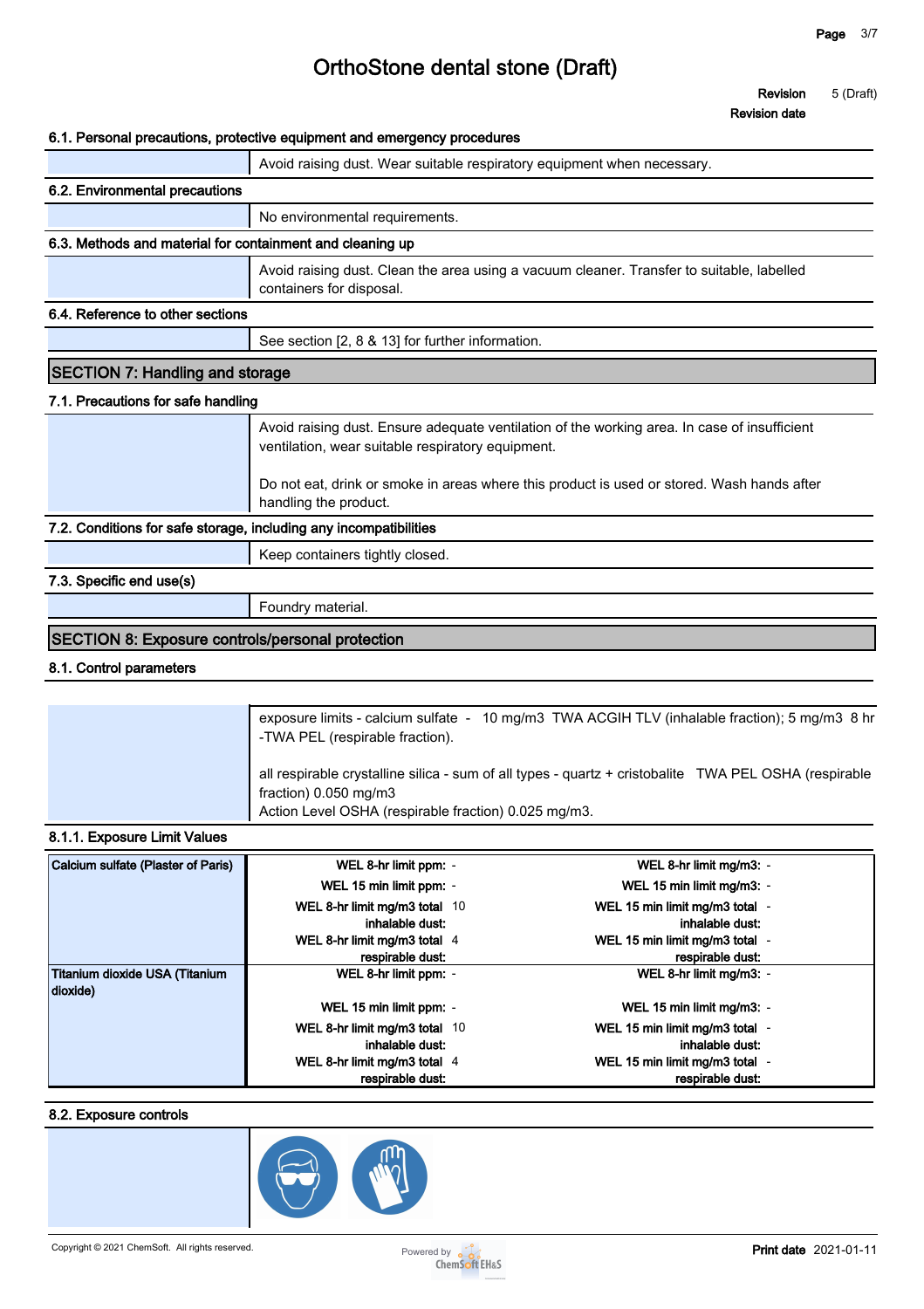**Revision 5 (Draft)**

**Revision date**

| 8.2. Exposure controls                     |                                                                                        |
|--------------------------------------------|----------------------------------------------------------------------------------------|
| 8.2.1. Appropriate engineering<br>controls | Ensure adequate ventilation of the working area.                                       |
| 8.2.2. Individual protection<br>measures   | Protective clothing.                                                                   |
| Eye / face protection                      | In case of splashing, wear. Approved safety goggles. safety glasses with side-shields. |
| Skin protection -<br>Handprotection        | Wear suitable gloves.                                                                  |
| <b>Respiratory protection</b>              | Suitable respiratory equipment.                                                        |
| 8.2.3. Environmental exposure<br>controls  | Not normally required.                                                                 |
| Occupational exposure<br>controls          | Appropriate local exhaust ventilation is required.                                     |

#### **SECTION 9: Physical and chemical properties**

#### **9.1. Information on basic physical and chemical properties**

| Appearance Powder                              |                                          |
|------------------------------------------------|------------------------------------------|
| Colour White                                   |                                          |
| Odour Mild                                     |                                          |
|                                                | $pH$ 6 - 8                               |
| Melting point $\vert$ 1450 °C                  |                                          |
|                                                | Freezing Point   Not applicable.         |
| Initial boiling point   Not applicable.        |                                          |
| Evaporation rate   Not applicable.             |                                          |
| Flammability (solid, gas) Not applicable.      |                                          |
| Vapour pressure Not applicable.                |                                          |
|                                                | Vapour density   Not applicable.         |
|                                                | Relative density $3$ (H2O = 1 $@$ 20 °C) |
|                                                | Fat Solubility   Not applicable.         |
| <b>Partition coefficient</b> No data available |                                          |
| Autoignition temperature Not applicable.       |                                          |
|                                                | Viscosity   No data available            |
| <b>Explosive properties</b> Not applicable.    |                                          |
| <b>Oxidising properties</b> Not applicable.    |                                          |
| Solubility                                     | Slightly soluble in water                |

#### **9.2. Other information**

|                                             | <b>Conductivity</b> No data available |
|---------------------------------------------|---------------------------------------|
|                                             | Surface tension No data available     |
|                                             | Gas group Not applicable.             |
| Benzene Content Not applicable.             |                                       |
|                                             | Lead content Not applicable.          |
| VOC (Volatile organic Not applicable.       |                                       |
| compounds)                                  |                                       |
| <b>SECTION 10: Stability and reactivity</b> |                                       |

#### **10.1. Reactivity**

**Not applicable.**

#### **10.2. Chemical stability**

**Stable under normal conditions.**

#### **10.3. Possibility of hazardous reactions**

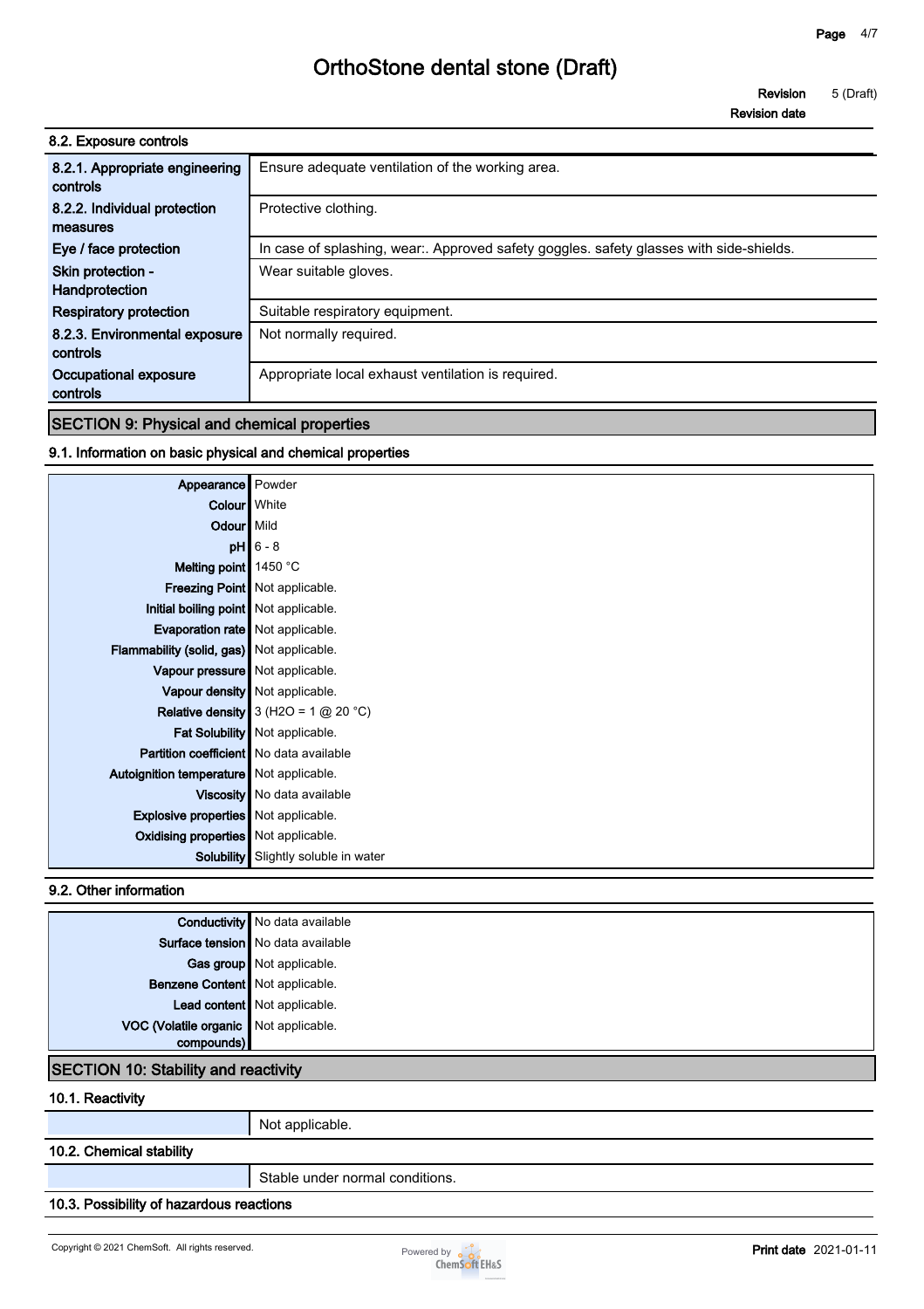**Revision 5 (Draft)**

|                                              | <b>Revision date</b>                                                                                                                                                                                                                                                                                                                                                                                                                                                                                                                                                                                                                                                                                                                                                                     |
|----------------------------------------------|------------------------------------------------------------------------------------------------------------------------------------------------------------------------------------------------------------------------------------------------------------------------------------------------------------------------------------------------------------------------------------------------------------------------------------------------------------------------------------------------------------------------------------------------------------------------------------------------------------------------------------------------------------------------------------------------------------------------------------------------------------------------------------------|
| 10.3. Possibility of hazardous reactions     |                                                                                                                                                                                                                                                                                                                                                                                                                                                                                                                                                                                                                                                                                                                                                                                          |
|                                              | No Significant Hazard.                                                                                                                                                                                                                                                                                                                                                                                                                                                                                                                                                                                                                                                                                                                                                                   |
| 10.4. Conditions to avoid                    |                                                                                                                                                                                                                                                                                                                                                                                                                                                                                                                                                                                                                                                                                                                                                                                          |
|                                              | When mixed with water, this product can become very hot. Do not make moulds of any body part.                                                                                                                                                                                                                                                                                                                                                                                                                                                                                                                                                                                                                                                                                            |
| 10.5. Incompatible materials                 |                                                                                                                                                                                                                                                                                                                                                                                                                                                                                                                                                                                                                                                                                                                                                                                          |
|                                              | mixing water and acids must be supervised, due to large amounts of heat produced.                                                                                                                                                                                                                                                                                                                                                                                                                                                                                                                                                                                                                                                                                                        |
| 10.6. Hazardous decomposition products       |                                                                                                                                                                                                                                                                                                                                                                                                                                                                                                                                                                                                                                                                                                                                                                                          |
|                                              |                                                                                                                                                                                                                                                                                                                                                                                                                                                                                                                                                                                                                                                                                                                                                                                          |
|                                              | calcium oxide. Sulphur oxides.                                                                                                                                                                                                                                                                                                                                                                                                                                                                                                                                                                                                                                                                                                                                                           |
| <b>SECTION 11: Toxicological information</b> |                                                                                                                                                                                                                                                                                                                                                                                                                                                                                                                                                                                                                                                                                                                                                                                          |
| 11.1. Information on toxicological effects   |                                                                                                                                                                                                                                                                                                                                                                                                                                                                                                                                                                                                                                                                                                                                                                                          |
| <b>Acute toxicity</b>                        | Intended use. No Significant Hazard.                                                                                                                                                                                                                                                                                                                                                                                                                                                                                                                                                                                                                                                                                                                                                     |
| Skin corrosion/irritation                    | No irritation expected.                                                                                                                                                                                                                                                                                                                                                                                                                                                                                                                                                                                                                                                                                                                                                                  |
| Serious eye damage/irritation                | Causes eye irritation.                                                                                                                                                                                                                                                                                                                                                                                                                                                                                                                                                                                                                                                                                                                                                                   |
| Respiratory or skin<br>sensitisation         | No sensitizaton effects reported.                                                                                                                                                                                                                                                                                                                                                                                                                                                                                                                                                                                                                                                                                                                                                        |
| Germ cell mutagenicity                       | No mutagenic effects reported.                                                                                                                                                                                                                                                                                                                                                                                                                                                                                                                                                                                                                                                                                                                                                           |
| Carcinogenicity                              | Carcinogen category 2.                                                                                                                                                                                                                                                                                                                                                                                                                                                                                                                                                                                                                                                                                                                                                                   |
| Reproductive toxicity                        | No observed effect level. No observed effect concentration.                                                                                                                                                                                                                                                                                                                                                                                                                                                                                                                                                                                                                                                                                                                              |
| STOT-single exposure                         | No known adverse health effects.                                                                                                                                                                                                                                                                                                                                                                                                                                                                                                                                                                                                                                                                                                                                                         |
| STOT-repeated exposure                       | Chronic effects < 1% respirable crystalline silica<br>Prolonged inhalation of respirable crystalline silica<br>In 1997, the International Agency for Research on Cancer (IARC) concluded that crystalline silica<br>inhaled from occupational sources can cause lung cancer in humans. However it pointed out that<br>not all industrial circumstances, nor all crystalline silica types, were to be incriminated. (IARC<br>Monographs on the evaluation of the carcinogenic risks of chemicals to humans, Silica, silicates<br>dust and organic fibers, 1997, Vol. 68, IARC, Lyon, France). In June 2003, the European<br>Commission's Scientific Committee for Occupational Exposure Limits (SCOEL) concluded:<br>(SCOEL SUM Doc 94-final on respirable crystalline silica, June 2003) |
|                                              | There is a body of evidence supporting the fact that increased cancer risk would be limited to<br>people already suffering from silicosis. Worker protection against silicosis should be assured by<br>respecting the existing regulatory occupational exposure limits and implementing additional risk<br>management measures where required (see Section 16).                                                                                                                                                                                                                                                                                                                                                                                                                          |
| <b>Aspiration hazard</b>                     | No Significant Hazard.                                                                                                                                                                                                                                                                                                                                                                                                                                                                                                                                                                                                                                                                                                                                                                   |
| 11.1.4. Toxicological Information            |                                                                                                                                                                                                                                                                                                                                                                                                                                                                                                                                                                                                                                                                                                                                                                                          |
|                                              | No data available                                                                                                                                                                                                                                                                                                                                                                                                                                                                                                                                                                                                                                                                                                                                                                        |
| <b>SECTION 12: Ecological information</b>    |                                                                                                                                                                                                                                                                                                                                                                                                                                                                                                                                                                                                                                                                                                                                                                                          |
| 12.1. Toxicity                               |                                                                                                                                                                                                                                                                                                                                                                                                                                                                                                                                                                                                                                                                                                                                                                                          |
| OrthoStone dental stone                      | Fish LC50/96h: 1970.000 mg/l                                                                                                                                                                                                                                                                                                                                                                                                                                                                                                                                                                                                                                                                                                                                                             |
|                                              |                                                                                                                                                                                                                                                                                                                                                                                                                                                                                                                                                                                                                                                                                                                                                                                          |
| 12.2. Persistence and degradability          |                                                                                                                                                                                                                                                                                                                                                                                                                                                                                                                                                                                                                                                                                                                                                                                          |
|                                              | No data is available on this product.                                                                                                                                                                                                                                                                                                                                                                                                                                                                                                                                                                                                                                                                                                                                                    |
|                                              |                                                                                                                                                                                                                                                                                                                                                                                                                                                                                                                                                                                                                                                                                                                                                                                          |

#### **12.3. Bioaccumulative potential**

**Partition coefficient**

**Does not bioaccumulate.**

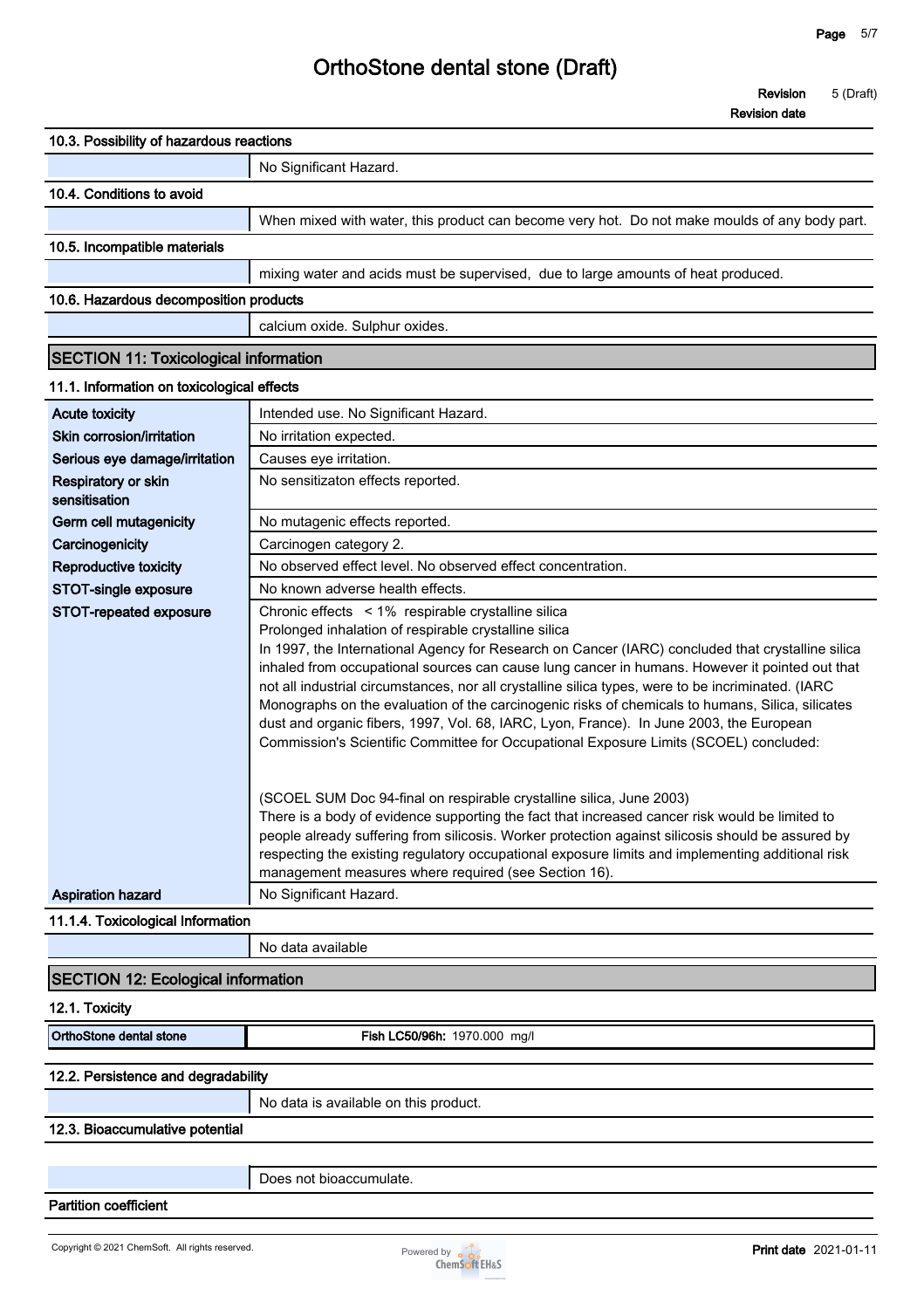**Revision 5 (Draft)**

**Revision date**

| <b>Partition coefficient</b>               |                                                                                                                                                                                                                                                                                  |
|--------------------------------------------|----------------------------------------------------------------------------------------------------------------------------------------------------------------------------------------------------------------------------------------------------------------------------------|
|                                            | <b>OrthoStone dental stone</b> No data available                                                                                                                                                                                                                                 |
| 12.4. Mobility in soil                     |                                                                                                                                                                                                                                                                                  |
|                                            | Not determined.                                                                                                                                                                                                                                                                  |
| 12.5. Results of PBT and vPvB assessment   |                                                                                                                                                                                                                                                                                  |
|                                            | Not determined.                                                                                                                                                                                                                                                                  |
| 12.6. Other adverse effects                |                                                                                                                                                                                                                                                                                  |
|                                            | Not applicable.                                                                                                                                                                                                                                                                  |
| <b>SECTION 13: Disposal considerations</b> |                                                                                                                                                                                                                                                                                  |
| 13.1. Waste treatment methods              |                                                                                                                                                                                                                                                                                  |
|                                            | Dispose of in compliance with all. local and national regulations.                                                                                                                                                                                                               |
| <b>Disposal methods</b>                    |                                                                                                                                                                                                                                                                                  |
|                                            | Contact a licensed waste disposal company.                                                                                                                                                                                                                                       |
| <b>Disposal of packaging</b>               |                                                                                                                                                                                                                                                                                  |
|                                            | Empty containers can be sent for disposal or recycling.                                                                                                                                                                                                                          |
| <b>SECTION 14: Transport information</b>   |                                                                                                                                                                                                                                                                                  |
| 14.1. UN number                            |                                                                                                                                                                                                                                                                                  |
|                                            | The product is not classified as dangerous for carriage.                                                                                                                                                                                                                         |
| 14.2. UN proper shipping name              |                                                                                                                                                                                                                                                                                  |
|                                            | The product is not classified as dangerous for carriage.                                                                                                                                                                                                                         |
| 14.3. Transport hazard class(es)           |                                                                                                                                                                                                                                                                                  |
|                                            | The product is not classified as dangerous for carriage.                                                                                                                                                                                                                         |
| 14.4. Packing group                        |                                                                                                                                                                                                                                                                                  |
|                                            | The product is not classified as dangerous for carriage.                                                                                                                                                                                                                         |
| 14.5. Environmental hazards                |                                                                                                                                                                                                                                                                                  |
|                                            | The product is not classified as dangerous for carriage.                                                                                                                                                                                                                         |
| 14.6. Special precautions for user         |                                                                                                                                                                                                                                                                                  |
|                                            | The product is not classified as dangerous for carriage.                                                                                                                                                                                                                         |
|                                            | 14.7. Transport in bulk according to Annex II of MARPOL 73/78 and the IBC Code<br>The product is not classified as dangerous for carriage.                                                                                                                                       |
| <b>Further information</b>                 |                                                                                                                                                                                                                                                                                  |
|                                            | The product is not classified as dangerous for carriage.                                                                                                                                                                                                                         |
| <b>SECTION 15: Regulatory information</b>  |                                                                                                                                                                                                                                                                                  |
|                                            |                                                                                                                                                                                                                                                                                  |
| <b>Regulations</b>                         | 15.1. Safety, health and environmental regulations/legislation specific for the substance or mixture<br>U.S. FEDERAL REGULATIONS: Dental family of investments - OrthoStone.                                                                                                     |
|                                            | CERCLA 103 Reportable Quantity: is not subject to CERCLA reporting requirements. Many states<br>have more stringent release reporting requirements. Report spills required under federal, state<br>and local regulations.<br>Hazard Category For Section 311/312: Chronic health |
|                                            |                                                                                                                                                                                                                                                                                  |